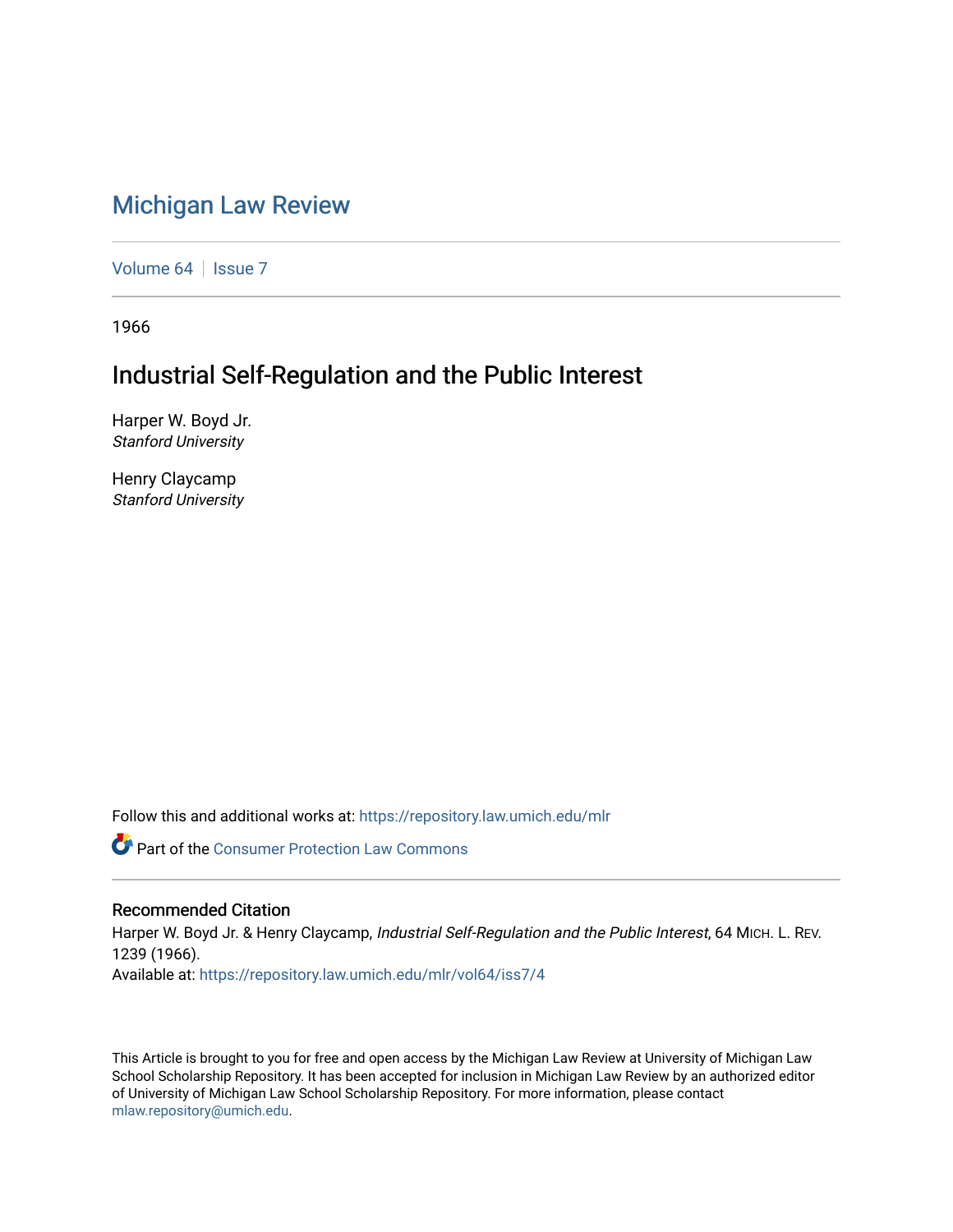# **INDUSTRIAL SELF-REGULATION AND THE PUBLIC INTEREST**

*Harper W. Boyd, Jr.\** and *Henry Claycamp\*\*,* 

THE responsibility of business organizations to society has recently<br>been the subject of increasing attention. Even though most<br>American corporations have become substantially more enlightened American corporations have become substantially more enlightened about their responsibilities to the consumer, the feeling abounds in certain quarters that business performance in this respect is not always adequate-particularly with regard to protecting the consumer's health and safety. Current inquiries by the federal government into the safety of automobiles, cigarettes, and pharmaceuticals, for example, indicate that some influential persons believe that more governmental intervention on behalf of consumers is necessary. **In**  the *past,* expanded governmental control has frequently resulted from the failure of private business to provide the kind of leadership that would have obviated federal intervention.

Historically, businessmen have argued that competition is the best protector of the consumer's interests. This assumption implies that the market place offers sufficient alternatives and that the consumer knows how to select those products and services which best meet his needs. Nevertheless, governmental and business leaders have demonstrated a considerable amount of agreement with respect to the need of the consumer for assistance in improving his buying skills. Over the years, the number of business and governmental organizations designed to aid the American consumer has risen sharply; such organizations include, among others, better business bureaus, trade associations, product testing laboratories, consumer advisory councils, and state consumer fraud bureaus.

It is one thing to help the consumer make "better buys" in an economic sense, but it is quite another to help him safeguard his own life as well as the lives of others. Obviously the consequences in these two situations are very different. Typically, whenever threats to the consumer's health and safety have become obtrusively apparent, the federal and state governments-in one way or another and with varying degrees of efficiency—have taken action. Responsibility for protecting consumers has devolved upon a large number of fed-

### [ 1239]

<sup>•</sup> Professor of Business Administration, Stanford University.-Ed.

<sup>• •</sup> Professor of Business Administration, Stanford University.-Ed.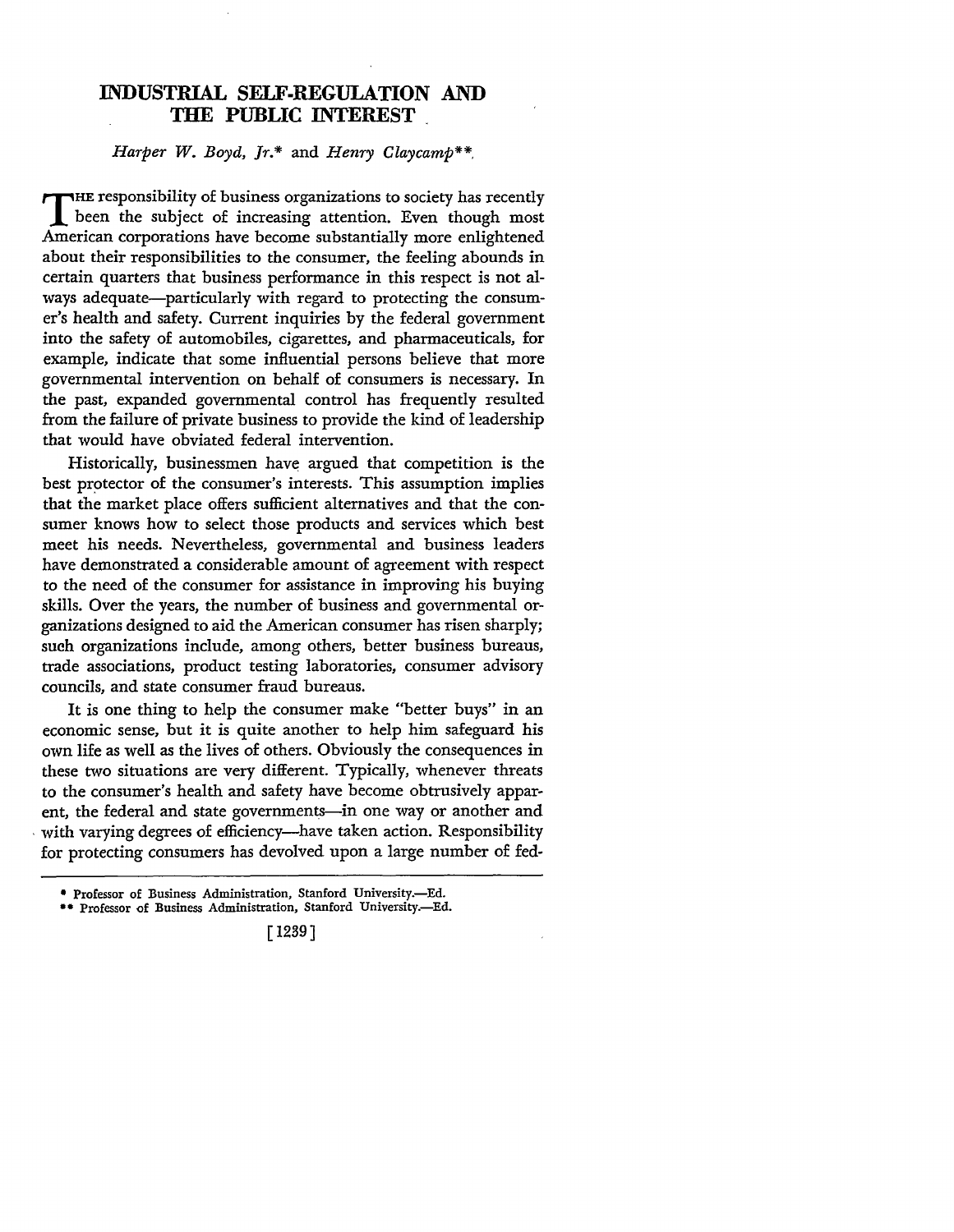era! agencies, such as the Federal Trade Commission, the Food and Drug Administration, the United States Department of Agriculture, the Interstate Commerce Commission, and the Federal Aviation Agency.

As the affluence of the American society grows, a concern about such matters as health, education, and welfare has also become more apparent. Some concern derives from technological breakthroughs which require control, such as the development of aircraft for mass transportation. In other cases, increased recognition of serious threats to public health and safety has led various groups of aroused citizens to advocate governmental control. Today, growing numbers of individuals and organizations believe that the consumer's health and safety are not being adequately protected in at least two areas-cigarettes and automobiles. Thus, the following discussion is directed to the vital issue of whether these two industries can voluntarily advance consumers' interests through the imposition of adequate safety and health standards, or whether widened federal intercession is essential.

## I. **CIGARETIES**

Recent studies have left little doubt in the minds of most physicians and scientists that cigarette smoking has harmful effects on consumers' health and shortens their life span. It seems to be generally agreed that cigarette smoking is the principal cause of the increased incidence of lung cancer. This conclusion is particularly significant in light of the estimate of the United States Public Health Service that nearly eighty per cent of all men in the United States have a history of tobacco use and that the incidence of use among women has been steadily climbing.

In a study of 187,783 men between the ages of fifty and sixtynine, it was discovered that the death rate from all causes among men who had a history of regular cigarette smoking was 1.68 times higher than among men who had no such history.1 Furthermore, this study indicated that the death rates were closely related to the number of cigarettes consumed daily.2 The study also showed that the relative rate of death from lung cancer among cigarette smokers was over ten times greater than among nonsmokers.3 Currently there are

<sup>1.</sup> Hammond &: Hom, *Smoking and Death Rates-Report on Forty-Four Months of Follow-Up of 187,783 Men,* 166 J. AM. MED. Ass'N 1159, 1172 (1958).

<sup>2.</sup> *Id.* at 1161.

<sup>3.</sup> *Id.* at 1298.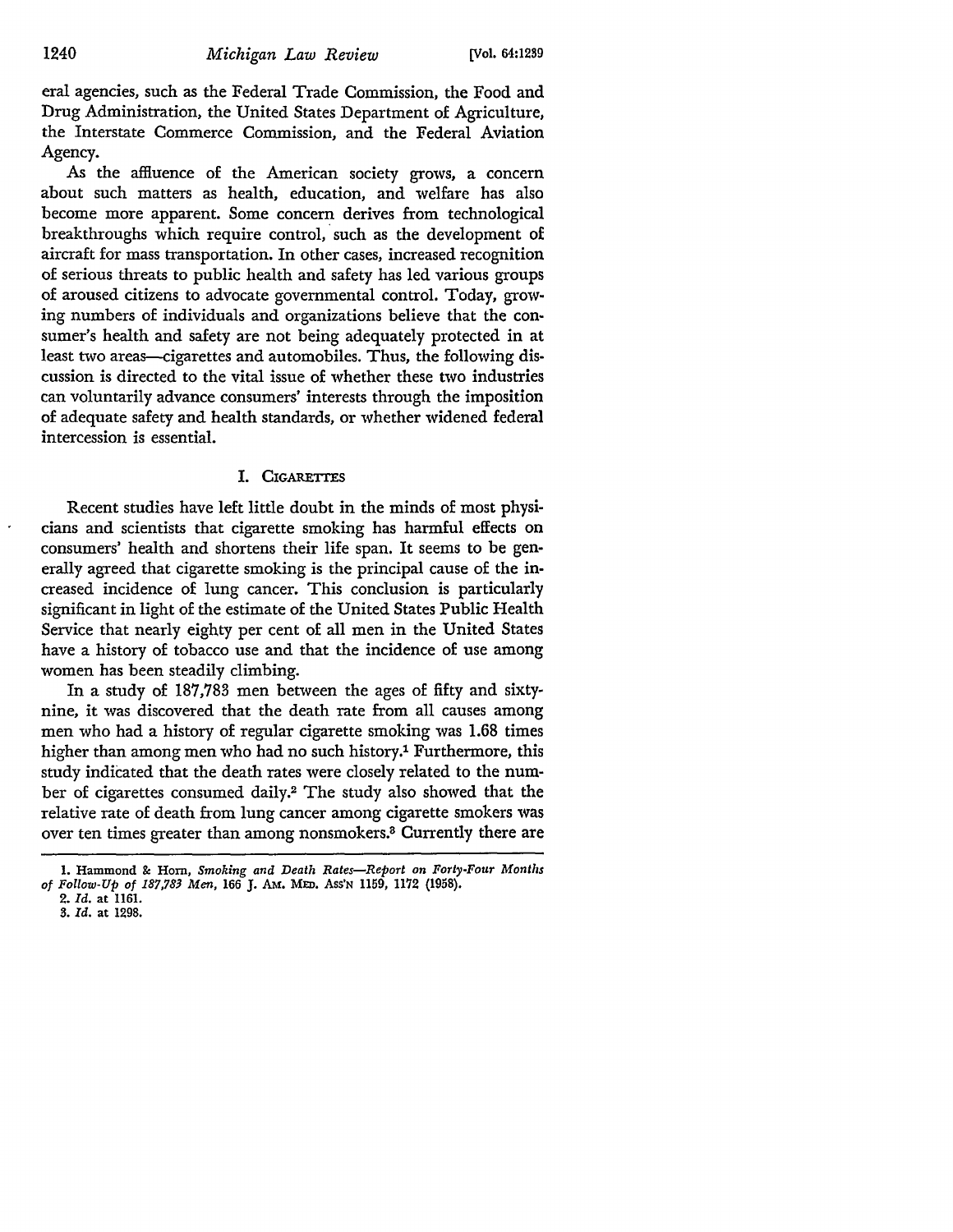$\mathbf{v}_i$ 

approximately forty thousand deaths annually from lung cancer; this figure represents an increase of several hundred per cent since the mid-1930's. Lung cancer now causes about six per cent of the deaths among men in their late fifties and early sixties. Cigarette smoking has also been linked to cancer of the mouth, throat, and male bladder and to heart disease.<sup>4</sup>

## A. *The Effect of Cultural Attitudes*

Clearly, the best protection against the harmful effects of cigarettes is to stop smoking them, but such a solution is rendered extremely difficult by the apparent failure of many people to perceive a significant menace to health in smoking. For example, according to a recent American Cancer Society survey only about, one person in five believes that there is a correlation between lung cancer and cigarette smoking. This rather startling state of affairs could well be the result of selective perception. People believe what they want to believe; if a "message" is unpleasant or threatening, in many cases the mind refuses to receive it. The "cancer scare" has existed since the early 1950's, and yet a decrease in the per capita consumption of cigarettes has occurred only in 1953 and 1954. Certainly the increase in consumption since 1954 can be attributed in 'considerable part to filters, which help smokers rationalize their habit.

Any movement to reduce cigarette consumption must contend with the satisfaction which smoking brings to some deep-seated human needs. Cultural forces override the obvious disadvantages of smoking-cost, dirtiness, and unhealthiness. According to some psychologists, cigarette smoking signifies energy and drive, and many people regard cigarette breaks as a reward for hard work. In a recent study, it was determined that people smoke because: (1) it is a personal ritual-one which gives a sense of well-being and security; (2) it provides a variety of sensuous pleasures; (3) it symbolizes virility, maturity, poise, and sophistication; and (4) it facilitates social intercourse.<sup>5</sup>

Most people who smoke want to continue to do so and will rationalize the habit in some manner. Thus, success in reducing the consumption of tobacco probably lies less with increasing indi-

<sup>4.</sup> See ADVISORY COMM. TO THE SURGEON GENERAL OF THE PUBLIC HEALTH SERVICE, REPORT ON SMOKING AND HEALTH (Pub. No. 1103, 1964).

<sup>5.</sup> See Cigarettes, Their Role and Function (1952) (report for the Chicago Tribune by Social Research, Inc., Chicago, Ill.).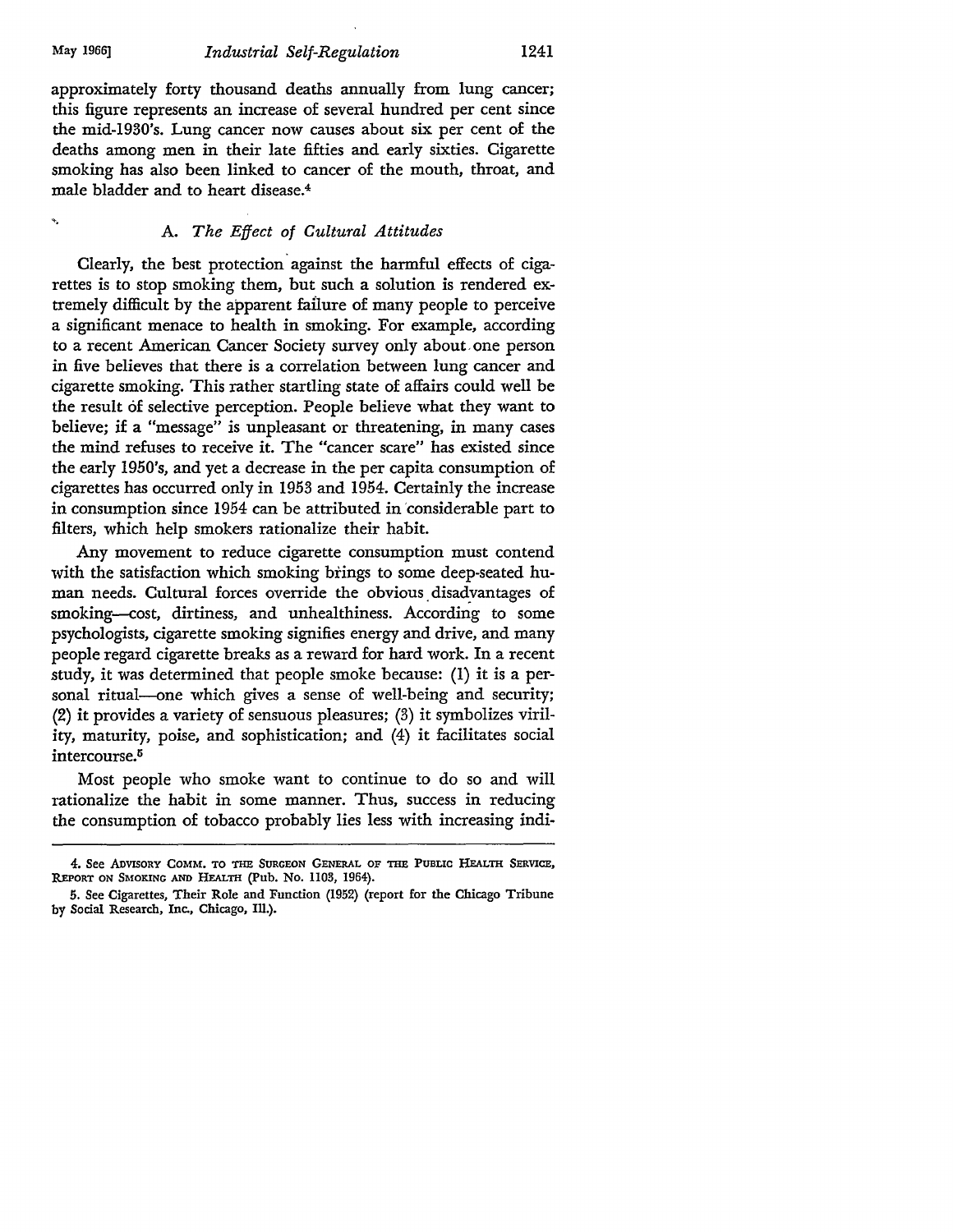1242 *Michigan Law Review* [Vol. 64:1239

vidual understanding of the "threat" than with reducing the cultural and social forces which sanction and encourage the use of cigarettes as desirable symbols. This approach to the problem will be exceedingly difficult and will take a long time, since cultural attitudes are not easily changed.

#### B. *Vested Interest Groups*

A number of powerful and vitally interested parties are involved with the cigarette industry, and this complicates the discovery of a solution to the problem. In addition to consumers, the interested parties include the cigarette industry itself, the federal government, the national and local advertising media, advertising agencies, tobacco growers, state governments, and the American Medical Association.

The tobacco industry is primarily made up of large companies which, in the aggregate, employ over sixty thousand workers and have annual sales in excess of eight billion dollars. Although the tobacco companies have long been aware of the threat to their industry, they have done little to diversify, and their major sales and profits come almost entirely from the production and sale of cigarettes. They have primarily relied upon the introduction of new brands (an expensive undertaking) and advertising to counteract all negative influences on smokers. Therefore they remain highly vulnerable to any change which would reduce their cigarette sales.

The federal government has the responsibility to protect the health and welfare of all citizens. To date, a variety of governmental units have interested themselves in the cigarette problem, including the Federal Trade Commission, the Surgeon General's Office, the Food and Drug Administration, and the Congress of the United States. Although these groups are aware of the dangers associated with cigarettes and the increasing incidence of smoking, little effective action has been taken. Almost two years have elapsed since the Surgeon General's report linked cigarette smoking to health problems, and little has happened to suggest that a "solution" is under way. About the only notable action in this regard has been the requirement that every pack, box, and carton of cigarettes sold in this country after January I, 1966, must carry a warning stating that cigarette smoking may be hazardous to health. 6 However, in the

<sup>6.</sup> Federal Cigarette Labeling and Advertising Act, 79 Stat. 282 (1965).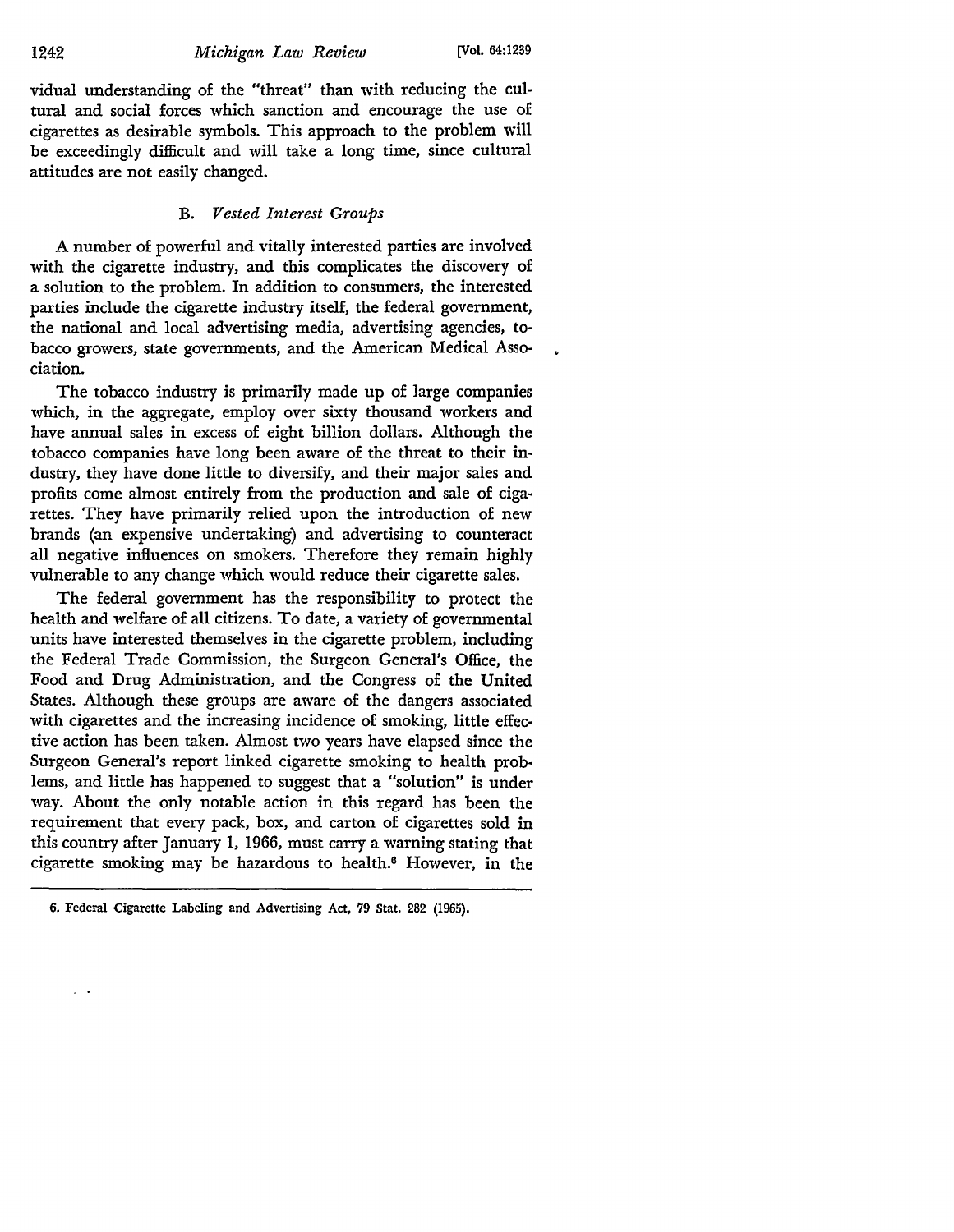same law that provided for the cautionary label, the Federal Trade Commission was specifically barred from requiring health warnings in cigarette advertising. Surely, when one branch of the federal government enacts legislation to prevent action by another branch with respect to the solution of a severe national problem, it would seem clear that a fear exists in at least some government circles that the cure may be worse than the disease—especially when an effective cure would alienate certain powerful vested interest groups.

State and federal health agencies, as well as certain health associations, have issued educational material in one form or another in an attempt to change smoking habits and especially to prevent adolescents from starting to smoke. However, it is doubtful that any of these organizations seriously believes that its efforts can do much to alter the present state of affairs.

The activity of the local and national advertising media leaves little doubt as to their stand on this matter. As far back as 1962, LeRoy Collins, then president of the National Association of Broadcasters, publicly stated that radio and television codes should provide unbiased leadership and that, in effect, the industry could not ignore the cigarette problem.7 Many people in the broadcasting industry tried to minimize Collins' statements, and they publicly assured tobacco sponsors that they were eager to continue accepting cigarette advertising accounts. Perhaps this attitude is not so surprising in view of the tobacco industry's annual expenditure of. approximately two hundred million dollars for advertising. Dr. Eugene H. Guthrie, chief of the Division of Chronic Diseases of the American Public Health Association, recently urged the media to reconsider Collins' suggestions and noted that "despite the pretty words in the broadcasting code, I see no real change in broadcasting practices."<sup>8</sup>

Advertising agencies have long been concerned with the cigarette problem because the tobacco industry represents one of their most important sources of income. Agency personnel have been reasonably successful in accelerating the demand for cigarettes. In so doing, they have successfully equated cigarettes with virility, maturity, sex, and social status. It appears that no agency has ever refused to accept any major tobacco account on the ground that the agency's

<sup>7.</sup> Address by LeRoy Collins, Nat'l Ass'n of Broadcasters Conference, in Portland, Oregon, Nov. 1962.

<sup>8.</sup> Address by Dr. Eugene H. Guthrie, The American Public Health Ass'n, Oct. 1965.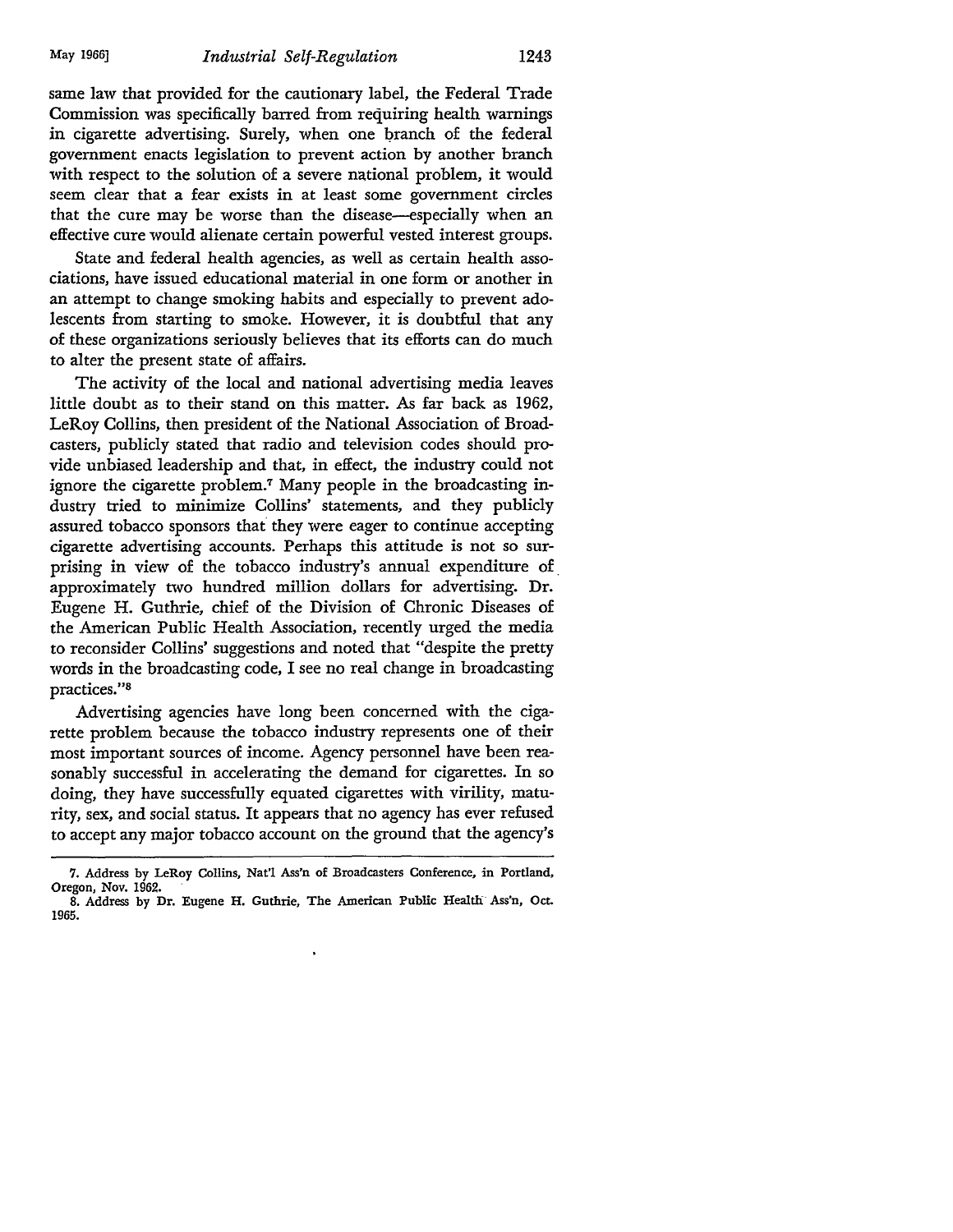efforts would increase the demand for a product which has potentially dangerous consequences for its users.

Farmers who grow tobacco constitute another interested group. Some farmers have benefited, at least in part, from the Government's tobacco price support program, which in the early 1960's was pro• viding an annual subsidy of nearly fifty million dollars. No evidence suggests that farmers have given up the production of this "drug" en masse.

# C. *Alternative Solutions*

Given the dynamics of consumer behavior and the behavior of manufacturers and governmental bodies, what does effective selfregulation for the enhancement of consumer welfare imply in the case of cigarettes? Two courses of action seem possible: (1) production of tobaccos which are not detrimental to health; or (2) reduction or cessation of the production of cigarettes. Although efforts are being made to put the first course of action into operation, there is little evidence that positive results will be obtained.<sup>9</sup>

Attempts to restrict production or to reduce consumption are also fraught with problems. It is inconceivable that cigarette producers will voluntarily support such a program, since that would be tantamount to corporate suicide. However, the cigarette industry has established an advertising code office headed by Robert B. Meyner, former governor of New Jersey. One of the primary goals of this office is to formulate guidelines regarding advertising con• tent which appeals to persons under twenty-one years of age.

Doubt has been expressed in some quarters that the advertising code can be effective. Certainly, the code does not strike at the heart of the problem, since it appears that the ultimate objective should be to convince people to stop smoking. Thus, remedial action must center on attempts to minimize the psychological and social values of cigarettes. A boycotting of cigarette advertising by national and local media and the harnessing of the resources of both the media and advertising agencies to develop and implement educational campaigns designed to inform the public of the dangers of smoking probably would be the most effective action which could be taken by the business community. In light of the unsuccessful experience with the Volstead Act, extreme action, such as the suppression of

<sup>9.</sup> *No Substitute in Sight,* Bus. Week, Jan. 18, 1964, p. 52.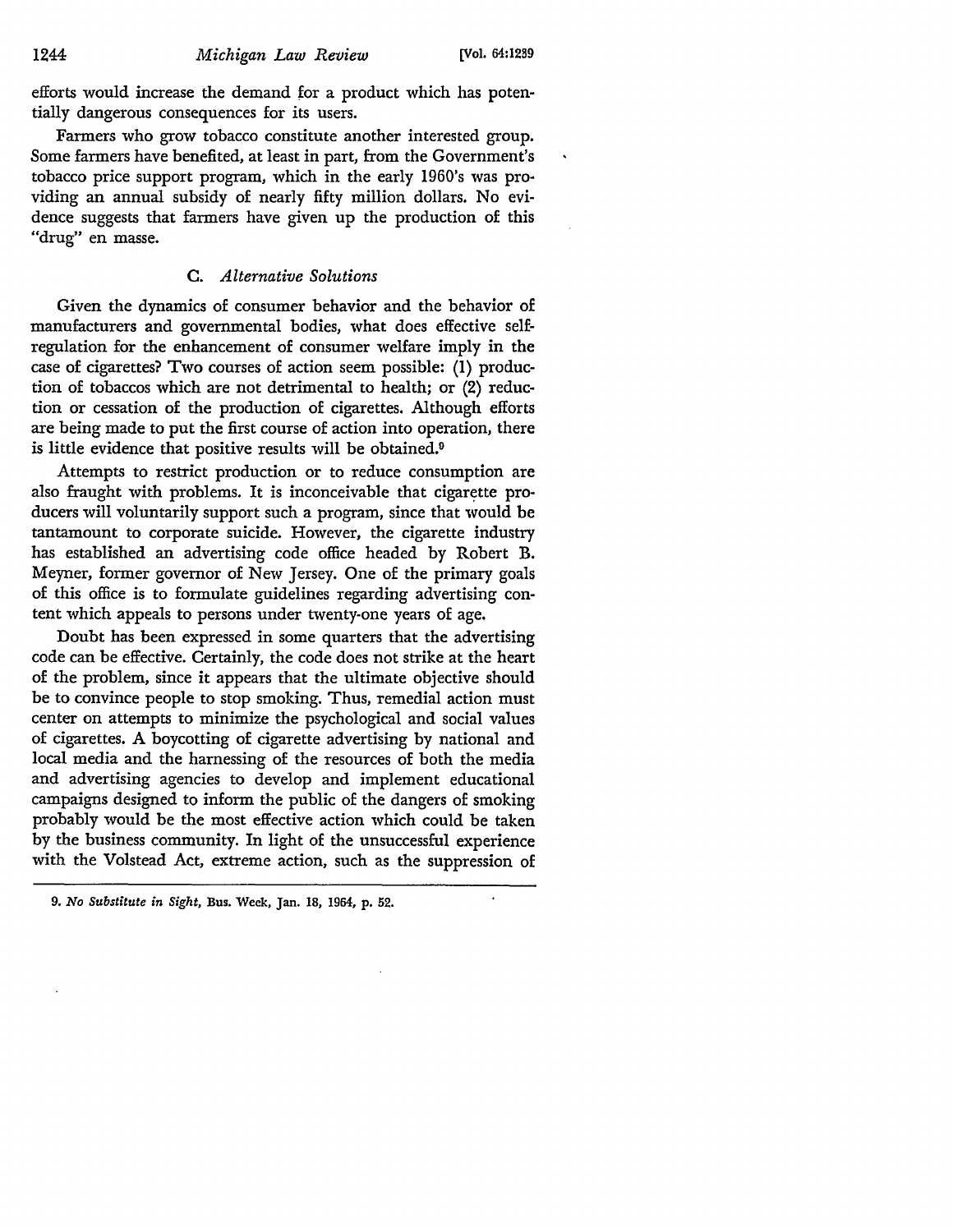$\epsilon$ 

cigarette companies through the classification of cigarettes as a harmful drug, very likely would end up being more harmful to society than the hazards associated with smoking.

The failure of the federal government to move decisively with regard to the health problem resulting from smoking cigarettes very well may have encouraged the tobacco industry and advertising media to adopt a somewhat complacent attitude. Similarly, the consumer does not seem to be taking the matter very seriously, as indicated by the fact that in 1965 cigarette consumption increased 3.5 per cent despite anti-smoking propaganda, increased state taxes, and "innocuous" advertising.<sup>10</sup>

It seems clear that little has happened to promote optimism about the development of a well-conceived program dealing with the cigarette problem. The cigarette industry has done little selfregulation, and governmental action has dragged. In the meantime, great quantities of a supposedly lethal product are being consumed.

#### II. AUTOMOBILES

Automobile accidents account for about fifty thousand deaths per year. In fact, such accidents constitute the fourth leading cause of death in the United States, and for people between the ages of five and thirty the automobile is the leading cause of death. In addition, several million persons sustain injuries each year from automobile mishaps. Nearly one out of every three persons admitted to hospitals is there because of a car accident, and one out of every four partial or complete paralysis cases caused by injury is due to the automobile.

In recent years, car accidents have cost the public tens of billions of dollars in property damage, lost wages, medical expense, and insurance premiums. Moreover, this large burden does not include such costs as those involving the police, the courts, emergency standby facilities, driver licensing, and automobile safety inspection. These add more billions of dollars to the annual cost.

The traditional attitude has been that although automobile accidents were recognized as a function of the environment in which the car operated (that is, the roads, the driver, and the automobile), it was felt that only the driver could be "controlled" to any great extent. Thus, past efforts to meet the problem have relied mainly

IO. See Maxwell, *Winstons Press Pall Malls for Lead,* Printers' Ink, bee. 10, 1965.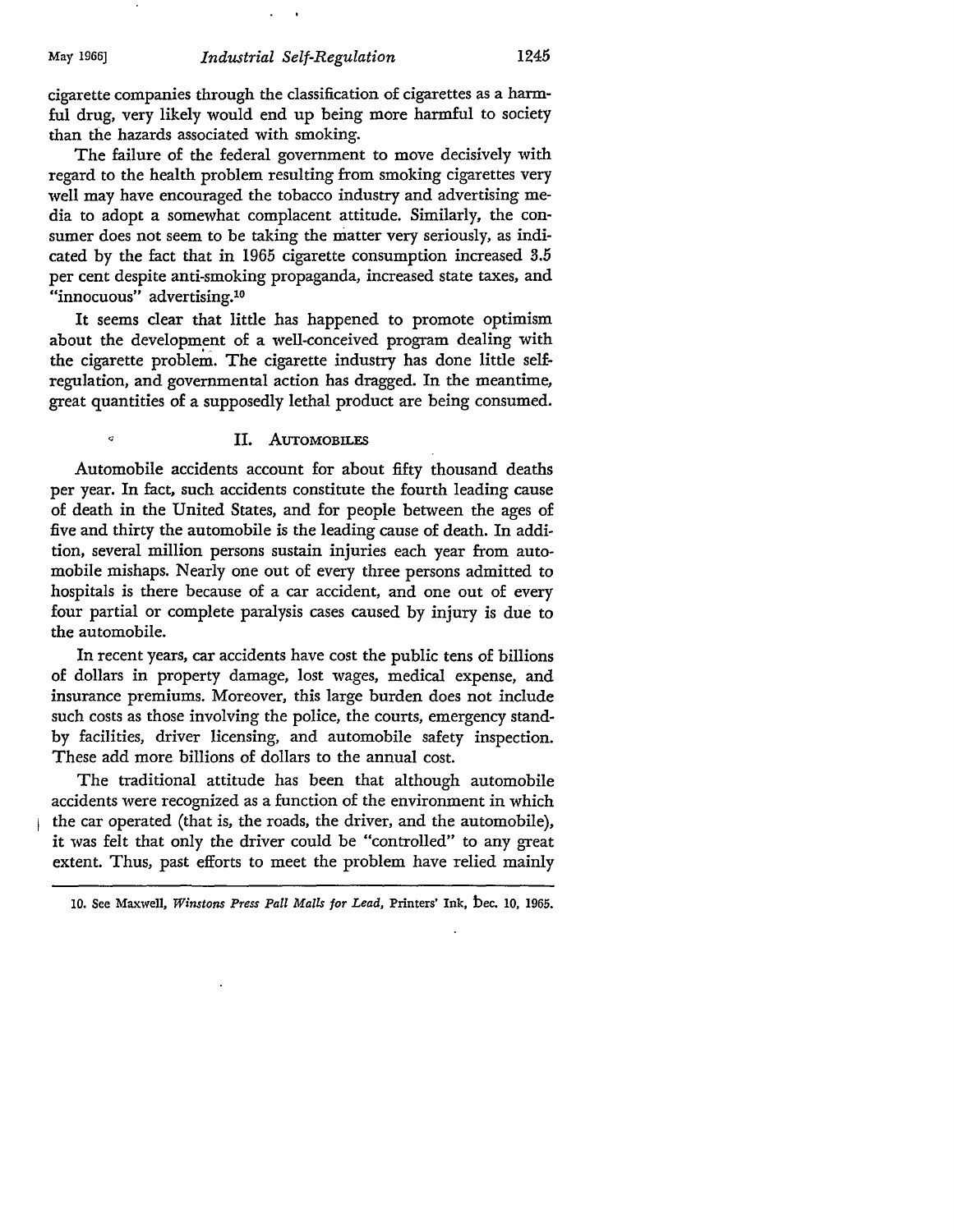on driver education. Without gainsaying the importance of drivers in the prevention of accidents, the belief has been growing that the vehicles themselves can be improved in ways which will significantly reduce deaths and accidents.

## A. *Misplaced Emphasis* by *Both Designers and Consumers*

Although the problems of automobile safety and cigarettes are similar in a few respects, they involve basically different considerations. Both products have a profound "hold" on consumers, albeit for different reasons. Automobiles are certainly a highly visible status symbol, and it is felt by some people that a car tells a lot about the owner, including his adventuresomeness, virility, wealth, and social class. Rarely is an automobile thought of as simply a vehicle for transportation. Certainly the several million people who flocked to the showrooms during the first few days after the introduction of the Mustang were not just interested in a machine to convey them from one point to another.

As a consequence of the consumer's conception of the role of a car, the stylist has emerged as perhaps the most important man in the automobile industry. Manufacturers now cater to the public by offering, in the aggregate, hundreds of body styles and thousands of trim combinations. Annual style changes are surrounded by secrecy and are introduced with fanfare which costs tens of millions of dollars. It is quite clear that the large sums of money spent to create and introduce styling reduce the funds which might othenvise be devoted to engineering and safety.

The relative emphasis placed on style and safety features undoubtedly reflects the fact that the effect on consumer demand is unquestionable, whereas there is little evidence to suggest that consumers make brand choices on the basis of safety. For example, consider the elimination of door posts in many models and the continuation of fins for several years after reports that they contributed to serious accidents. The failure of consumers to give more weight to safety features when purchasing automobiles is due to many factors. As previously noted, most Americans place the blame for accidents on the driver; seldom has anyone blamed the car, an inanimate object. Similarly, all safety campaigns are addressed to the driver, on the theory that he is the only one who can prevent an accident. In fact, accidents are recorded on the basis of driver fault, since most traffic laws have been set forth in a way which, if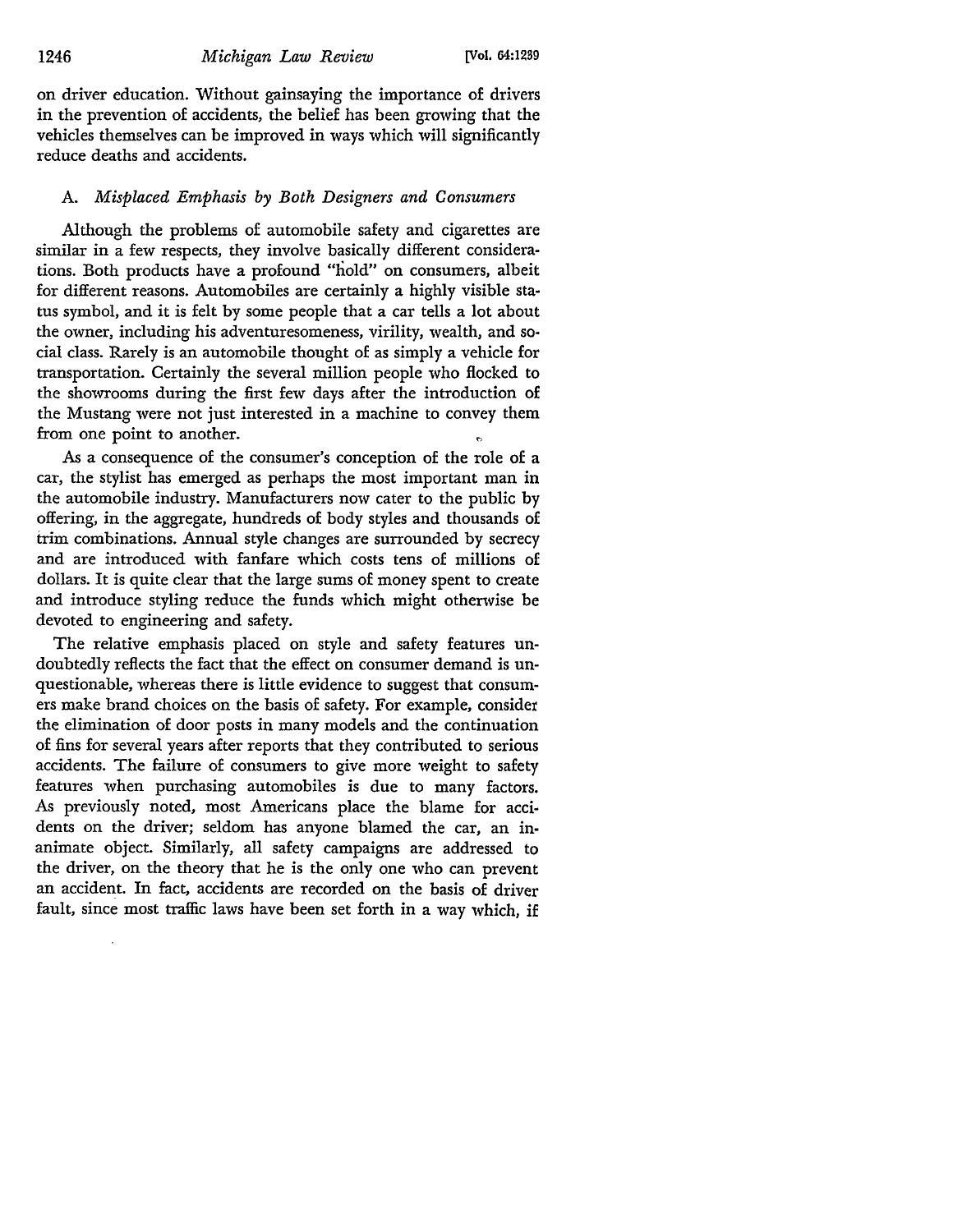followed, would prevent accidents. If an accident occurs, a traffic regulation must have been violated. Such accidents are investigated almost exclusively by the police and by insurance companies. This process reinforces the law enforcement aspects of such inquiries, and only rarely is a question raised about the contribution of the car's design to the accident.

No national or state body that systematically investigates accidents has ever focused upon the design of the cars involved. The National Safety Council, which is primarily responsible for compiling and reporting traffic accident statistics, does not compile data dealing with the car makes and models involved in accidents or report on the effect of automobile design and performance on accident results. It was not until the early 1950's that vehicle design was evaluated in this connection, and then the study was made by a university under a grant from the federal government.<sup>11</sup>

### B. *Automotive Design Ignored by Safety Organizations*

In his chapter entitled "The Traffic Safety Establishment," Ralph Nader discusses the bewildering array of organizations involved in automobile safety.12 The number of these organizations and their interrelationships are substantial, which is to be expected in view of the great complexity of the passenger-car system. The system includes the automobile industry, the insurance industry, the federal government, state and local governments, and a variety of associations.13

Nader points out that safety has been largely delegated to a number of non-governmental organizations which are subsidized heavily by the automobile and insurance industries. These groups include:

I. The National Committee on Uniform Traffic Laws and Ordinances, which periodically publishes a guide for state motor vehicle laws. The guide does not specify any features of vehicle design which have been related to injuries sustained from accidents. In dealing with vehicular inspection, it provides a check list which, if followed, will restore the inspected car to its original condition.

2. The Automobile Safety Foundation, which awards grants

<sup>11.</sup> The research was done at Cornell University. The initial grant of \$54,000 was made in 1953.

<sup>12.</sup> See NADER, UNSAFE AT ANY SPEED (1965).

<sup>13.</sup> Of course, advertising media and related industries are also mixed in the pattern in one way or another, but they are not discussed here in the interest of conserving space.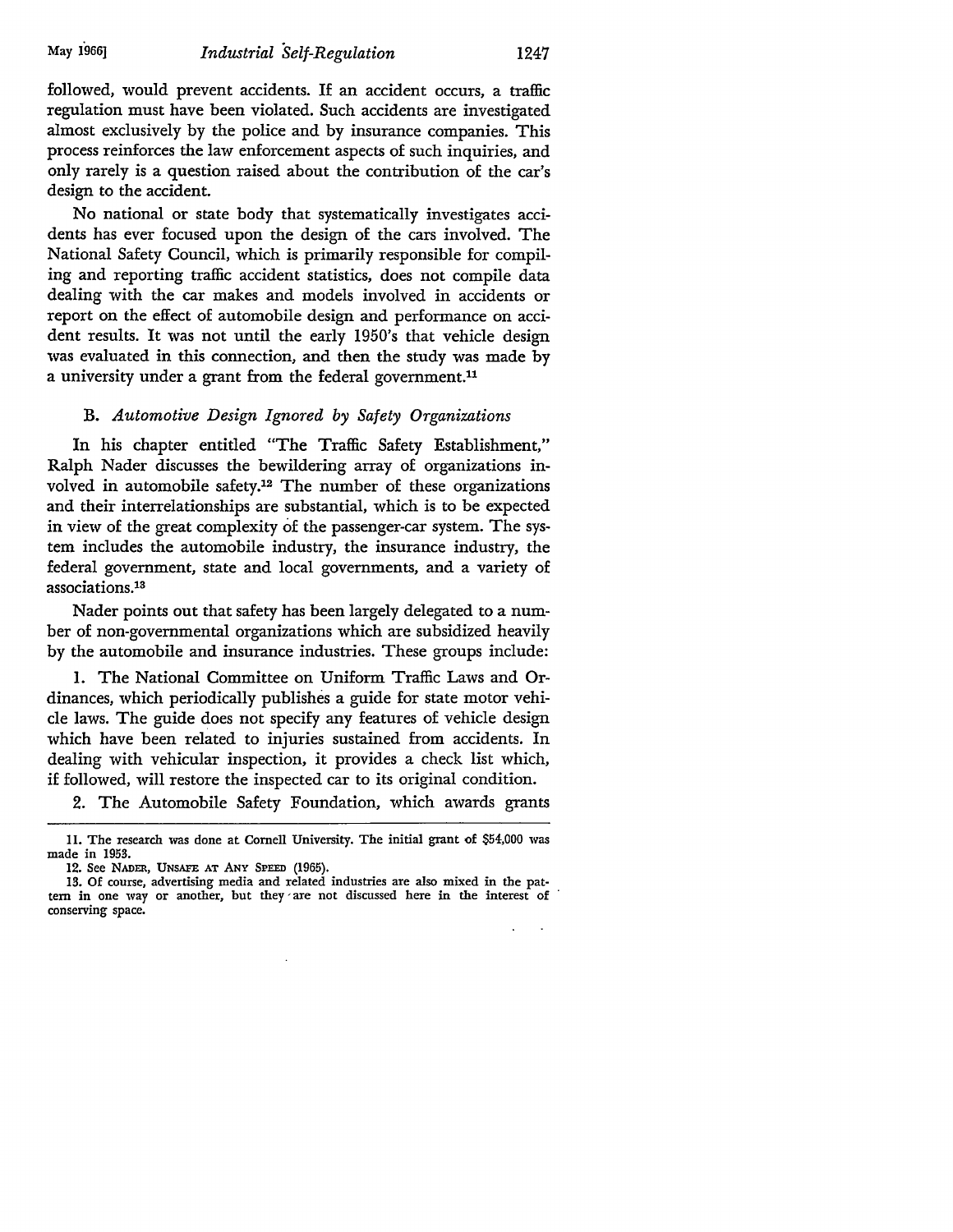to a variety of groups (such as the American Bar Association, the International Association of Chiefs of Police, the National Safety Council, and the American Municipal Association) for support of traffic safety programs.

3. The Insurance Institute for Highway Safety, which operates much like the Automobile Safety Foundation.

4. The National Safety Council, which is heavily involved with safety programs. This organization does little or no research directed at accident prevention and has not made any statements about auto• mobile designs.

5. The President's Committee for Traffic Safety, which is sup• ported by private industry. The committee's work is largely that of distributing safety information materials to other organizations.

In addition to the above organizations, the American Automobile Association, while a powerful force at both the national and local level, has almost never become involved in a critical evaluation of automobile designs. Similarly, insurance companies have been reluctant to make open attacks on automobile designs, although Liberty Mutual did design several cars which incorporated a substantial number of tested safety features. This program was recently terminated.

The foregoing discussion is a great oversimplification of the problems associated with automobile safety, but it does indicate that no single agency has any real responsibility (or enforcement power) for setting safety standards related to vehicular design. It also indicates the preoccupation with driver performance. Nevertheless, what little research has been done in relating car design to accidents shows clearly that cars can be built which will drastically reduce injuries received under certain conditions. Without too much effort, most recommendations regarding visibility, glare, and penetrating steering wheel assemblies could be implemented.

# C. *Problems Inherent in Self-Regulation by the Automobile Industry*

The problem of automobile safety is more vast and complex than cigarette smoking because: (1) more parties are involved; (2) the solution is only a matter of degree (better safety design as opposed to elimination of cigarette smoking); and (3) the individual driver automatically involves other people (pedestrians, passengers, and other motorists) and their property in his actions.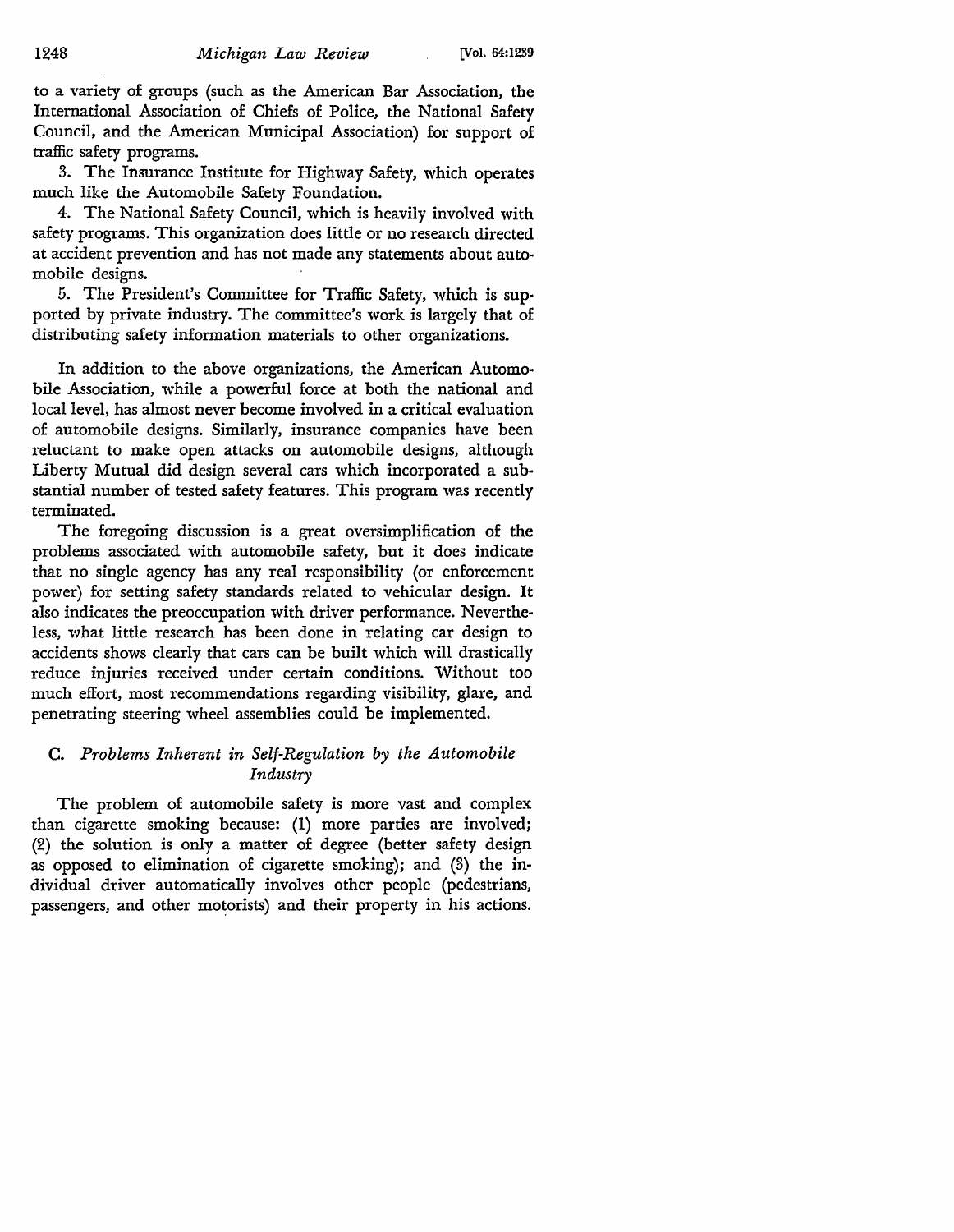These diverse ramifications affect the available solutions to the problem.

One solution is to permit the automobile companies to respond to the problem on an individual basis and take whatever action they deem best. It seems evident, however, that, until consumers perceive safety features as an important consideration in the purchase of a specific make, hope for the achievement of significant results through action by individual firms must remain small. Incorporation of safety features as standard equipment results, for the most part, in higher costs. If consumers do not consider these features important, the company using them is placed at a competitive disadvantage. Recognizing this, automobile manufacturers have made many safety features optional equipment, but this approach does not meet head-on the problem of conflicts between style and safety. As long as relevant safety standards are not made obligatory for the entire industry, individual manufacturers are not likely to resolve such conflicts in favor of increased safety.

Individual manufacturers, however; can increase the importance of the safety appeal. Undoubtedly, all purchasers of automobiles possess at least a latent desire for safety. The literature on mass communications provides some evidence that repeated appeals to latent desires can increase their saliency and make them important variables in the decision process.<sup>14</sup> If a company were to embark on such a campaign, it would of course have to devote a significant amount of its promotion expenditures to safety appeals in order to prove that the need for safety was being met by its products.

Some of the major manufacturers apparently have made a start in this direction. For example, the Ford Motor Company recently undertook a significant promotion campaign in which the major theme was safety.<sup>15</sup> Although this undertaking represented only a small part of the company's promotional expenditures, and the ma-

<sup>14.</sup> See HOVLAND, JANIS & KELLEY, COMMUNICATION AND PERSUASION (1953). If one wants to increase the saliency of the desire for safety, appeals must be used which allude to the physical danger which might occur as a result of failure to take action which would increase safety. See id., ch. 3, for a summary of the literature relating to this communication situation and a discussion of the conditions under which such communication can be effective.

<sup>15.</sup> Announcement of the promotion was reported in The Wall Street Journal, Dec. 27, 1965, p. 5, col. 4. The news story reported that the promotion would include a twelve-page insertion in Time Magazine and sixteen-page supplements in twentyfive Sunday newspapers. Included in the story was an announcement by the president of the University of Michigan that an institute to study and report on safety aspects of vehicles, drivers, roads, and traffic would be established at Ann Arbor with a \$10 million grant from the four major automobile manufacturers.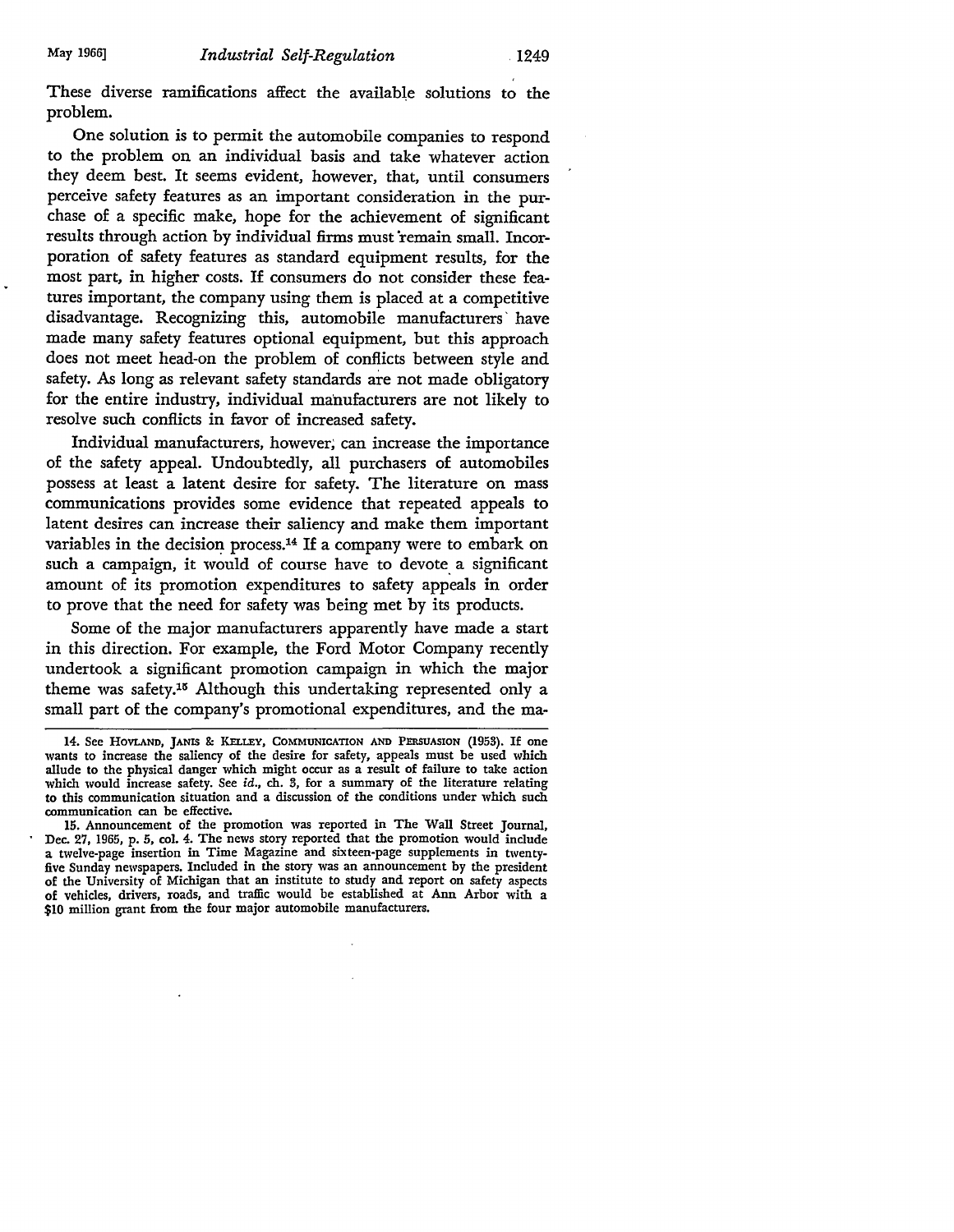jority of the advertising space was devoted to aspects of safety other than automobile design, considerable attention was given to the new safety features which are standard equipment on 1966 products of the Ford Motor Company. *As* might be expected, most of these features-seat belts, emergency flashers, and padded visors-are easily demonstrated to and recognized by the consumer. Nevertheless, if such promotions were carried out on a broad scale by the entire industry, it is possible that safety could become a more important dimension of competition, and the consumer would benefit.

A more pervasive solution would be for the industry to delegate complete responsibility for specifying and enforcing design standards to an autonomous agency. The agency could be either a new -organization specifically established for this task or an existing but somewhat inactive body, such as the Automotive Safety Foundation, which could be revitalized. The functions of such a unit would include the collection and analysis of reports on accidents, research on the effect of alternative designs on safety under a variety of conditions, performance of the engineering required to translate the research results into product specifications, and control over the products manufactured by the automobile industry.

Such an agency would have to be an organization of considerable size and power. The need for highly qualified engineers and researchers (who would come from a variety of disciplines, including medicine and related areas) and the high cost of laboratory equipment would certainly indicate that such a center would be expensive to set up as well as to maintain. Some rough idea of possible costs can be obtained by looking at the funds spent by the federal government in its aviation safety work. In recent years, the annual expenditure has varied between approximately thirty-five and sixty million dollars. Even though airplanes are far more complicated than automobiles, there is no reason to believe that a passenger-car safety center would cost less to operate than the aviation safety program. Indeed, an automotive safety center might be substantially more expensive because of the difficulties of monitoring car accidents, working with engineers and designers from the various companies, and making certain that the minimum standards were effectively implemented in new cars. However, since the annual profits of the automobile manufacturers run into many hundreds of millions of dollars, the cost of such a center should not be regarded as the critical issue. It is also likely that the expense would eventually be passed on to the consumer.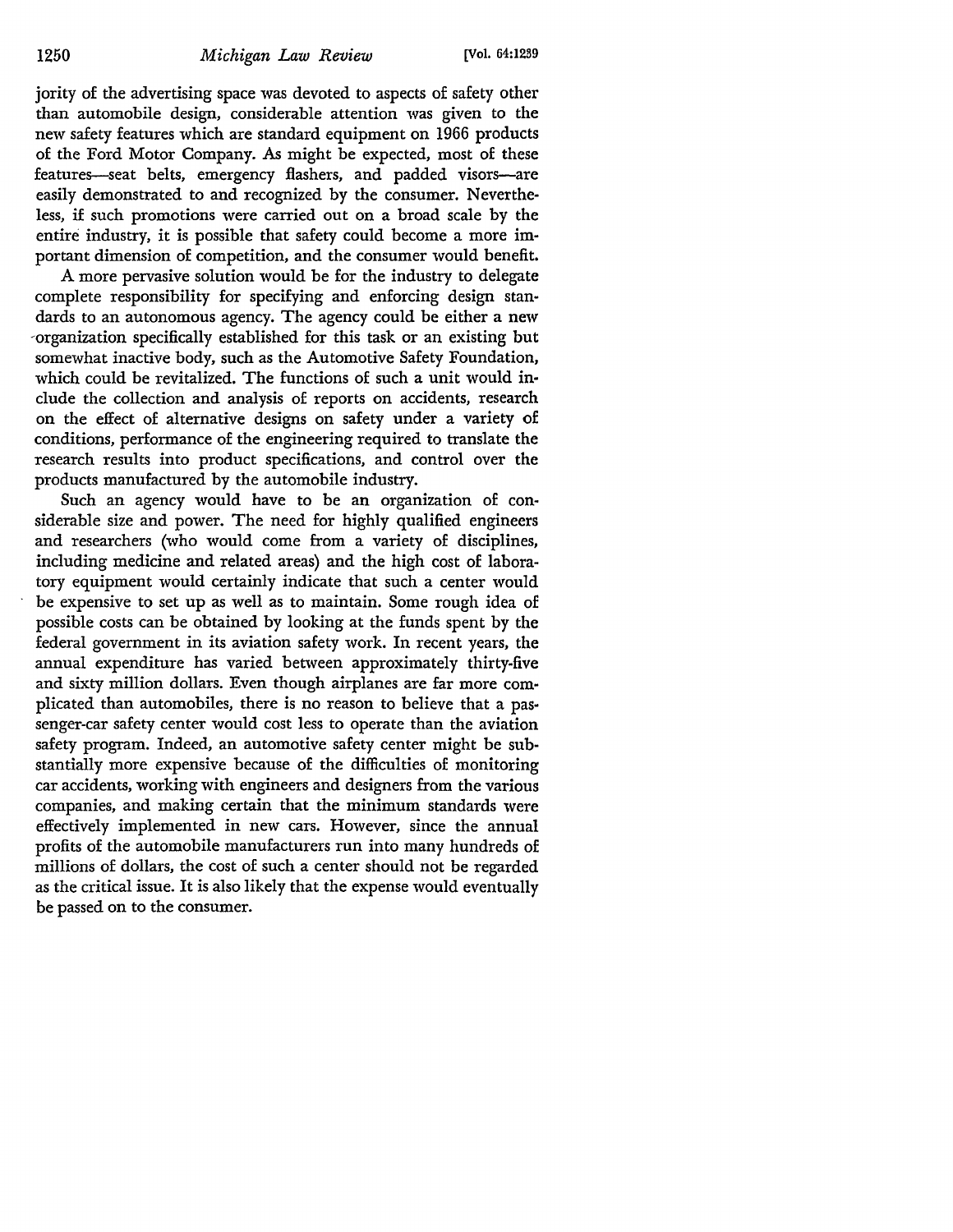ĭ,

A more serious question regarding the feasibility of such a center concerns its investigative powers and the legal consequences of its findings. Since automobile accidents involve local law enforcement authorities, local courts, and insurance companies, the question of how such a center could obtain cooperation arises. Would such persons permit their work to be scrutinized closely by an outsider? Some of the problems could undoubtedly be overcome by delegating the responsibility for data collection to a prestigious institution such as a university.

A related problem would arise from investigations that resulted in the center requiring a change in standards for one of the automobile manufacturers. It could be reasoned that the imposition of such a requirement was tantamount to a finding that the manufacturer had been guilty of faulty design. Moreover, if such an investigation were instituted as a result of a series of accidents, it is likely that representatives of the center could be forced to testify as expert witnesses regarding the institution's conclusions as to design safety. The consequences of such disclosures could be devastating to the industry.

The specter of collusion would also undoubtedly be raised if an effective safety center were established. It is possible that effective safety standards, when applied, would raise the cost of manufacturing automobiles, and prices would be increased to cover both increased costs and a profit on the safety features. Increased car prices would raise a hue and cry from the Government as well as from consumers. The car is not only a vital part of life for most Americans, but it is also one of the most expensive possessions of a consumer. Automobile manufacturers would be accused of using safety as a rationale for price escalation. Thus, it is likely that the industry would be forced to submit to costly harassment by the Government.

Another aspect of the "collusion" problem has to do with the impact of safety standards on design. It is possible that the current variability of styles and designs would be substantially reduced, resulting in increased similarity among makes and models. This effect would be quite obvious and would undoubtedly lead some people to conclude that a conspiracy was underway to reduce design costs and the number of real alternatives available to the consumer. The oligopolistic nature of the car industry would intensify this suspicion.

Finally, we are faced with the problem of who would control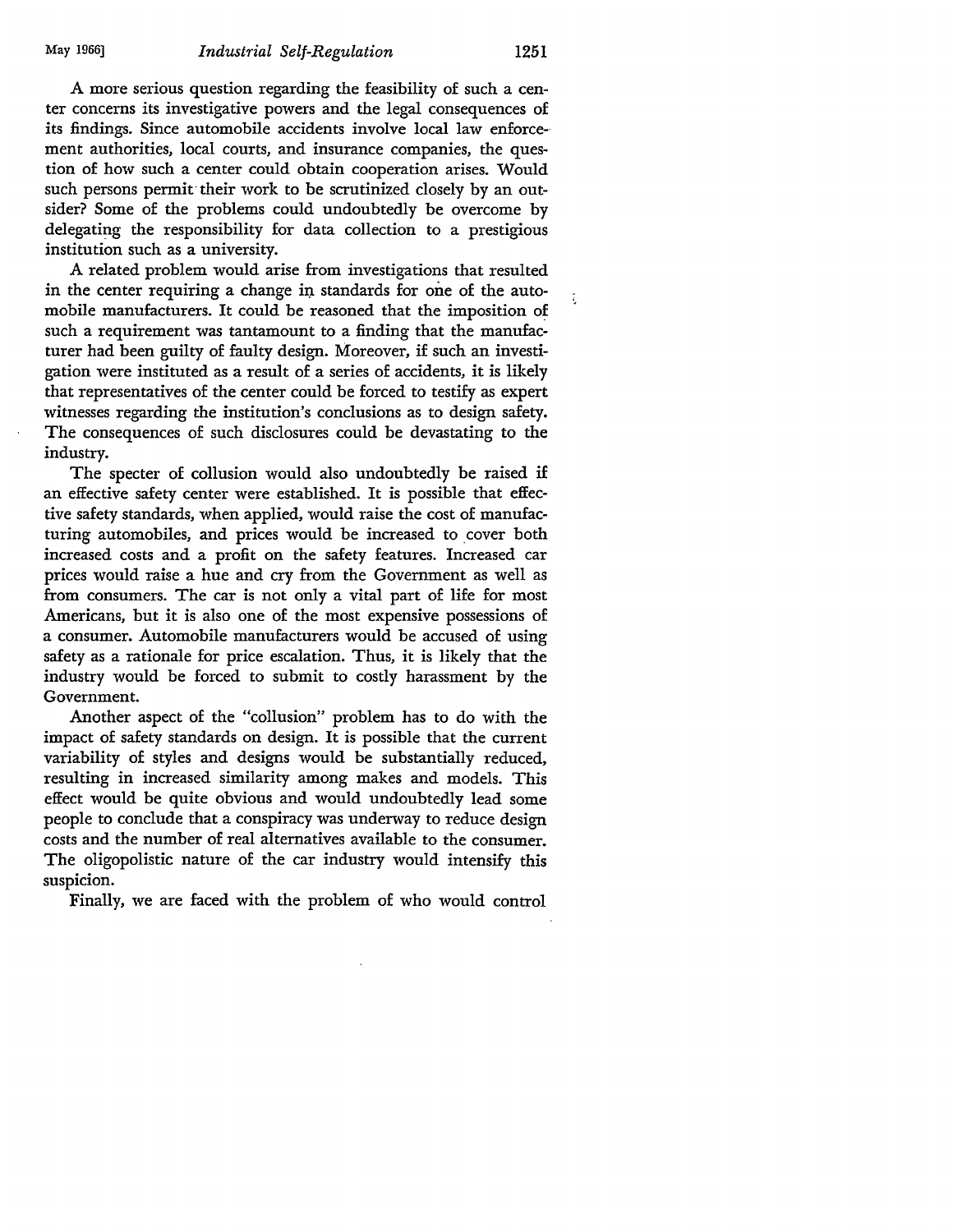such a center. Because of the power which would be required for an effective safety center, it would need to be controlled in an unbiased way, but the size and scope of the automobile industry would make it hard to find a "disinterested" board of directors. In addition, would the Government tolerate such power in the hands of a single unit without governmental monitoring? On the other hand, would the automobile companies voluntarily delegate such a substantial part of their decision making to an outside agency over which they had no control? Given the expenses involved in such self-regulation and the inherent dangers of provoking governmental interference, this delegation is not likely to occur except in response to an imminent threat of governmental regulation.

## D. *The Only Effective Solution-Governmental Regulation of Sa/ ety Standards*

It thus appears unlikely that the industry can or will attempt self-regulation to any substantial extent. Because of this and the obvious problems of individual state regulation, it can be argued that if safety design standards are to be established and regulation undertaken, such action must be taken by the federal government. The Government has a successful prototype in the Federal Aviation Agency, which promulgates and enforces safety regulations applying to all civilian aircraft. The FAA inspects and licenses all such aircraft, and also licenses pilots and aviation mechanics. In addition, the Civil Aeronautics Board investigates all airplane accidents. If an investigation reveals that a carrier or airplane manufacturer was negligent in following prescribed rules or was guilty of substandard workmanship which was a causal factor in the accident, then the party or parties involved can be sued for damages.

Not all governmental agencies have been as successful as **the**  FAA and the CAB. For example, throughout its history the Food and Drug Administration has suffered from the low pay and prestige accorded many of its Bureau of Medicine positions, pressures from politicians acting on incomplete scientific evidence, and the problems of cooperating with scientists employed by the pharmaceutical industry. The large amount of work thrown on the FDA by the 1962 drug reform legislation has made it difficult for the Agency to carry out its basic responsibilities.<sup>16</sup> Thus, the effi-

<sup>16.</sup> For a report on the problems facing the FDA's medical director, see Spivak, *Regulating Drugs,* The Wall Street Journal, Dec. 28, 1965, p. 8, col. 4.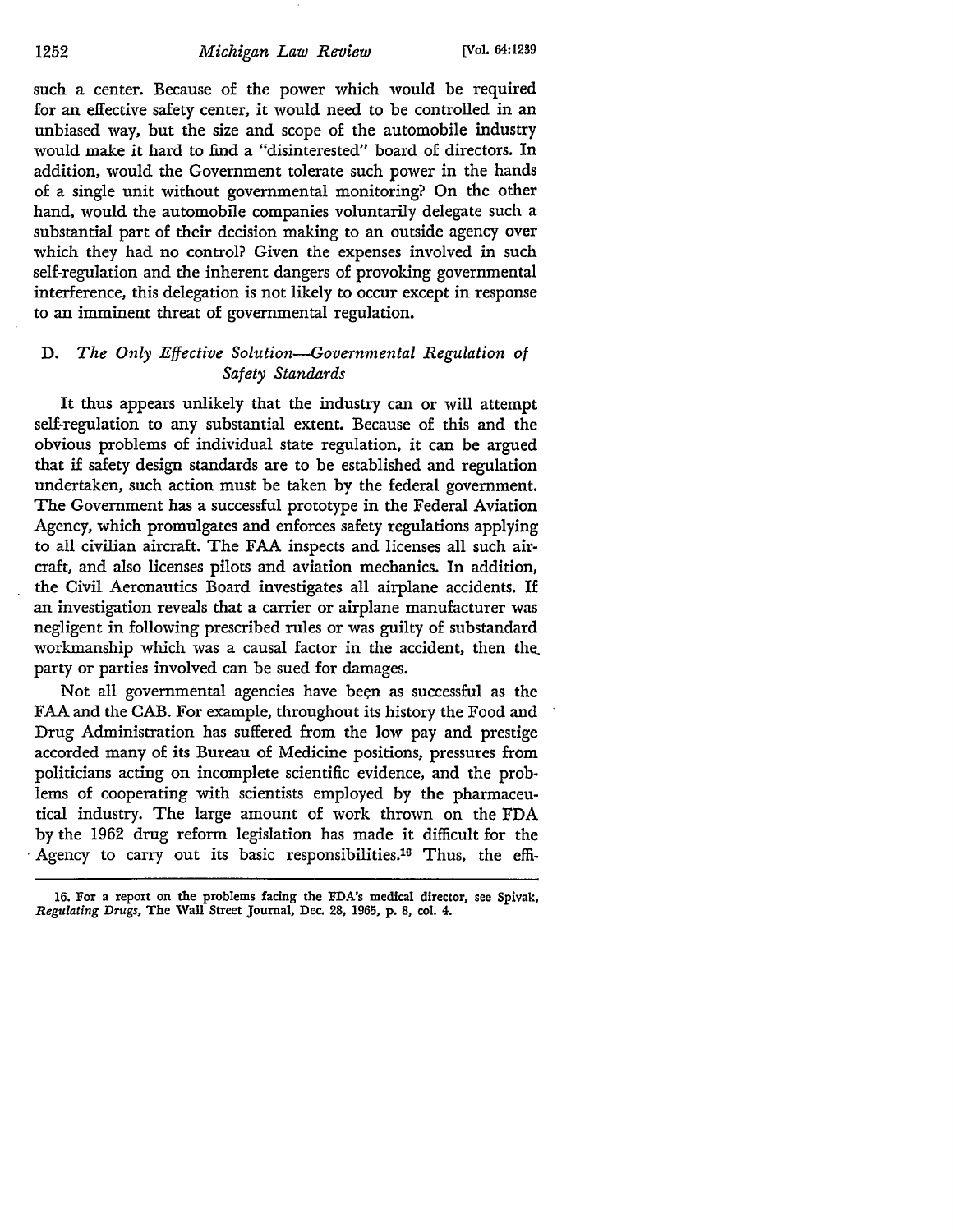ciency of a governmental agency is not by any means automatic. Unless Congress were to set up an agency with the proper authority and funds, the results would probably not be impressive. Apparently the Johnson administration has reasoned along these lines; according to recent statements in the press, the President may soon propose to Congress a five;year automobile safety program which will cost about five hundred million dollars. It is reported that the bill would empower the Secretary of Commerce to fix minimum safety requirements for all vehicles sold in the United States. Thus, the Administration appears to be taking a stronger stand on the safety issue than that proposed by Senator Ribicoff in the National Highway Safety Bill. The major provisions in Senator Ribicoff's bill deal with the consolidation of safety programs, driver education, and uniform inspection to eliminate defective automobiles. Whether either bill would meet the design safety problem sufficiently is not known.

## III. SUMMARY

Considerable evidence indicates that the consumer's health and safety are not adequately protected with respect to cigarettes and automobiles. Recent studies leave little doubt that cigarette smoking shortens the life span of human beings and that automobile accidents kill about fifty thousand persons each year and injure several million others. The cost to society of damage done by cigarettes and automobiles runs into many billions of dollars annually.

Many powerful vested interest groups are involved with the cigarette problem. To date, neither they nor the federal government have indicated an intention of taking any serious action to effect a solution. In the case of automobile safety, a substantial number of organizations are involved, and safety has been delegated to nongovernmental groups heavily subsidized by the automobile and insurance industries. No single agency has any real responsibility for setting safety standards related to vehicle design.

Industrial self-regulation is not likely to emerge in the case of cigarettes. Tobacco companies are not going to commit corporate suicide, and there is no indication that cigarette promotions are being refused by the advertising media. On the other hand, the Government has not offered any effective programs to reduce or eliminate the hazard. The problem of automobile safety design is more complex than that of cigarettes. Because the incorporation of safety features is likely to increase costs and because the consumer